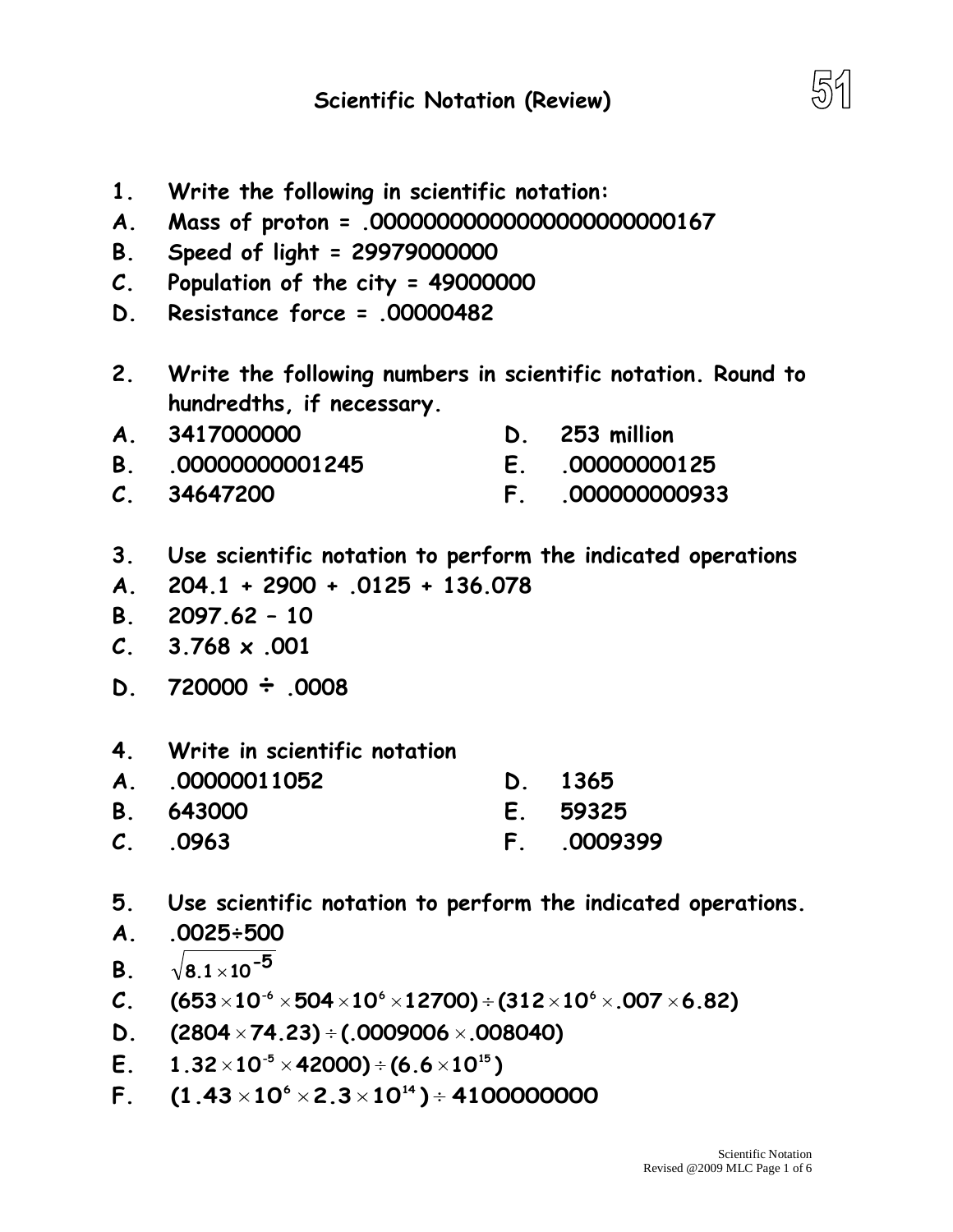- **6. Write the following in scientific notation.**
- **A. Volume of a raindrop = .001297**
- **B. Repelling force = .00000076921**
- **C. Population of city = 2987654**
- **D. Capacitor rating = .01000000**
- **7. Write the following numbers in scientific notation. Round to hundredths.**

| A. 55500   | D. 000635 |
|------------|-----------|
| B. 01313   | E. 00156  |
| C. 5780000 | F. 21111  |

- **8. Use scientific notation to perform the indicated operations**
- **A. .0178 x .1110**
- **B. 83.7/5.82**
- **C. 2340.01 + 1.345 + .0045 + 21.01**
- **D. 254.01 – 1.2352**
- **9. Write in scientific notation**

| A. 36         | D. 5798000 |
|---------------|------------|
| <b>B.</b> 300 | E. 0004545 |
| C. 000063     | F. 435000  |

- **10. Use scientific notation to perform the indicated operations. Round to hundredths.**
- **A. (36000000 .000011) .0000033**
- **B. 54 .00005 12000000**
- **C. (3.2 10 2.84 10 ) (1.28 10 ) 9 -8 9**
- **D.**  $\sqrt{625 \times 10^{12}}$
- **11. Round off the following numbers to thousandths:**
- **A. 3415000000 B. .0000000513 D. 5769000 E. 725777**
- **C. 63.333 F. .04002**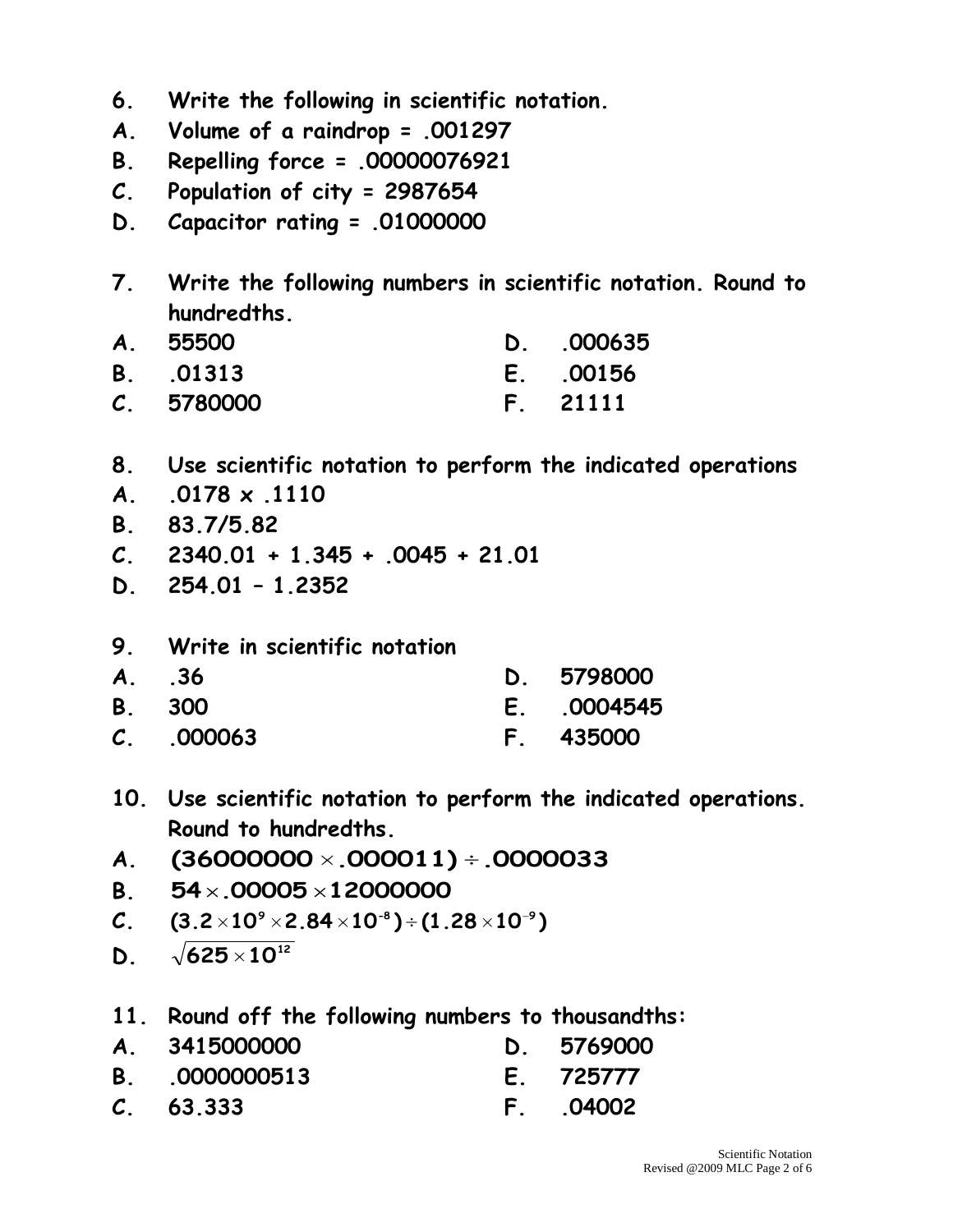**12. Write the following in scientific notation. A. Revolutions of a turntable = 2750062 B. Instantaneous current value = .00002971 C. Inductance value = .000000000800 D. Resistance value = 8000000 13. Write the following numbers in scientific notation. A. .00871 B. 12430 C. .00192 D. 26220 E. .0805 F. 12300 14. Use scientific notation to perform the indicated operations A. 123.01 + 2.222 + .00123 + 10.100 B. 765200 – 210.76 C. .00054 x .0400 D. <sup>322000</sup>÷.83 15. Write in scientific notation A. .00394 B. 683750 C. .0008775 D. 149200 E. .04 F. 999999 16. Use scientific notation to perform indicated operations. Round to thousandths if necessary. A. 203 .000919 B. (.762 10 ) (320 10 ) 4 3 C. (.12 10 2 8.4 10 ) (1.2 10 10 ) 5 -2 5 -2 D. (.00362 10 2 10 ) (.362 10 ) 4 -3 5 E.**  $(7.03 \times 10^{2} \times 3 \times 10^{-2}) \div .001$ **F.**  $\sqrt{0049 \times 10^{10}}$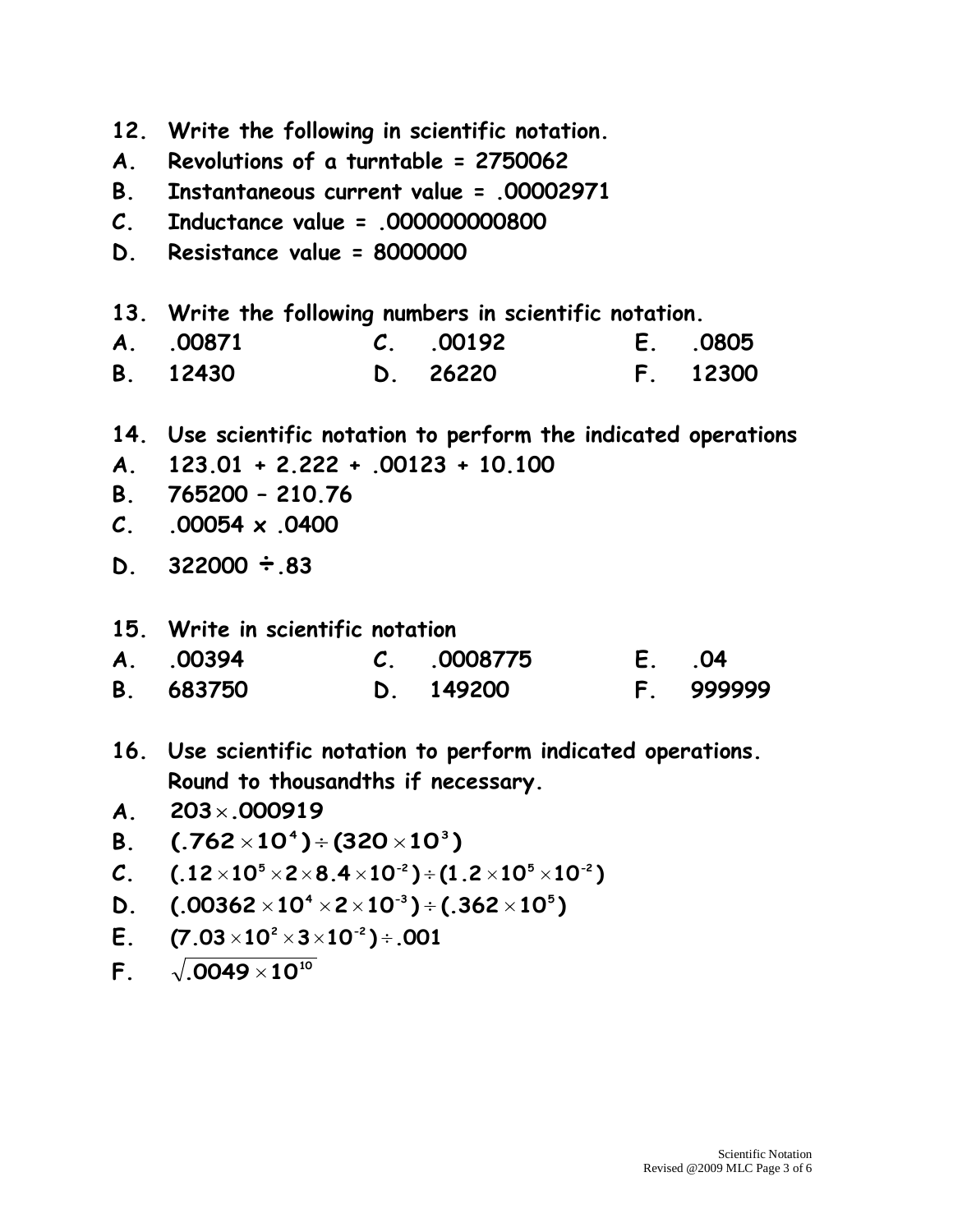**Scientific Notation (Review)**

## **Answer Key**

- **1. Write the following in scientific notation:**
- **A.** Mass of proton =  $1.67 \times 10^{-24}$
- $\mathsf{B.}$  Speed of light = 2.9979 $\times 10^{10}$
- C. Population of the city =  $4.9 \times 10^7$
- **D.** Resistance force =  $4.82 \times 10^{-6}$
- **2. Write the following numbers in scientific notation. Round to hundredths if necessary.**
- **A. 9 3.42 10 D. 8 2.53 10**
- **B.**  $1.25 \times 10^{-11}$  $E.$  **1.25**  $\times$ **10**<sup>-9</sup>
- **C. 7 3.46 10 F.**  $9.33 \times 10^{-10}$
- **3. Perform the indicated operations**
- **A. 3240.1905 or 3 3.2401905 10**
- **B. 2087.62 or 3 2.08762 10**
- **C. 0.003768 or -3 3.768 10**
- **D. 900000000 or 8 9.0 10**
- **4. Write in scientific notation**
- **A. 7 1.1052 10 B. 5 6.43 10 D.**  $1.37 \times 10^3$  $E. 5.53 \times 10^4$
- **C.**  $9.63 \times 10^{-2}$  $F. 9.40 \times 10^{-4}$
- **5. Perform indicated operations.**
- **A.** 0.000005 or 5. $\times$ 10<sup>-6</sup>
- **B. 0.0284605 or -2 2.84605 10**
- **C. 2,806.147079 or 3 2.8061477079 10**
- **D. 21,364,325,390 or <sup>10</sup> 2.136432539 10**
- **E. .000000000000000084 or -17 8.4 10**
- **F**. 802,195,122,000 or 3.46 $\times$ 10 $^{\text{11}}$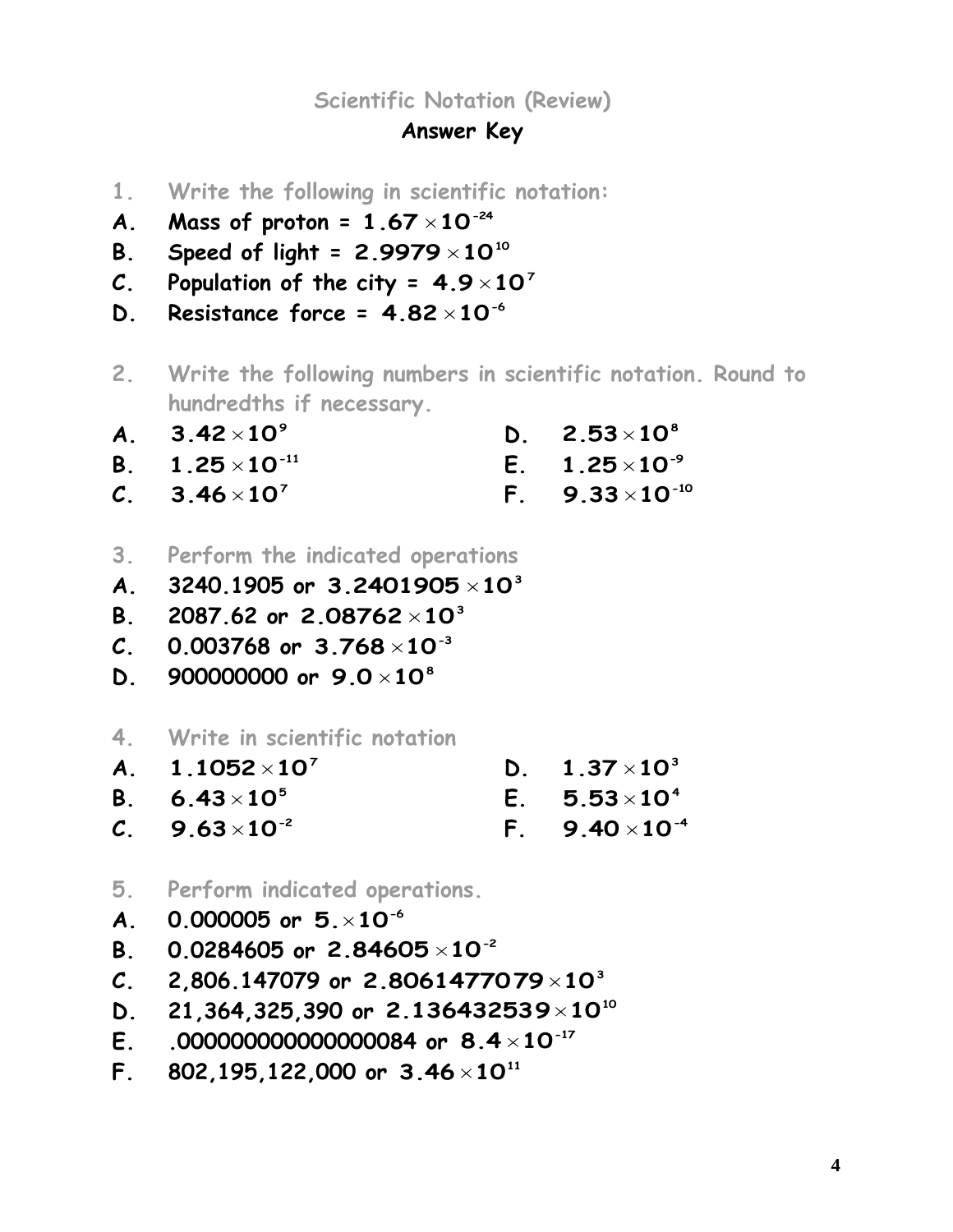- **6. Write the following in scientific notation.**
- A. Volume of a raindrop =  $1.297 \times 10^{-3}$
- **B. Repelling force = -7 7.6921 10**
- $C.$  Population of city = 2.987654 $\times10^6$
- **D.** Capacitor rating =  $1.0 \times 10^{-2}$
- **7. Write the following numbers in scientific notation. Round to hundredths.**
- **A.**  $5.55\times10^{4}$ **D.**  $6.35 \times 10^{-4}$
- **B.**  $1.31 \times 10^{-2}$  $E.$  **1.56**  $\times$ 10<sup>-3</sup>
- **C. 6 5.78 10 F. 4 2.11 10**
- **8. Perform the indicated operations**
- **A. 0.0019758 or -3 1.9758 10**
- **B. 14.3814433 or 1 1.43814433 10**
- **C. 2362.3695 or 3 2.36236956 10**
- **D. 252.7748 or 2 2.527748 10**
- **9. Write in scientific notation**
- **A. 1 3.6 10 D. 6 5.798 10**
- **B. 2 3.0 10**  $E.$  4.545 $\times$ 10<sup>-4</sup>
- **C.**  $6.3 \times 10^{-5}$  $F. 4.35 \times 10^{5}$
- **10. Perform indicated operations. Round to hundredths.**
- **A. 120,000,000 or 8 1.2 10**
- **B. 3240 or 3 3.24 10**
- **C. 7,100,000,000 or 9 7.1 10**
- **D. 25,000,000 or 7 2.5 10**
- **11. Round off the following numbers to thousandths:**
- **A. 9 3.415 10 D. 6 5.769 10**
- **B.**  $5.13 \times 10^{-8}$ **E. 5 7.258 10**
- $C. 6.333 \times 10^{1}$ **F.**  $4.002 \times 10^{-2}$